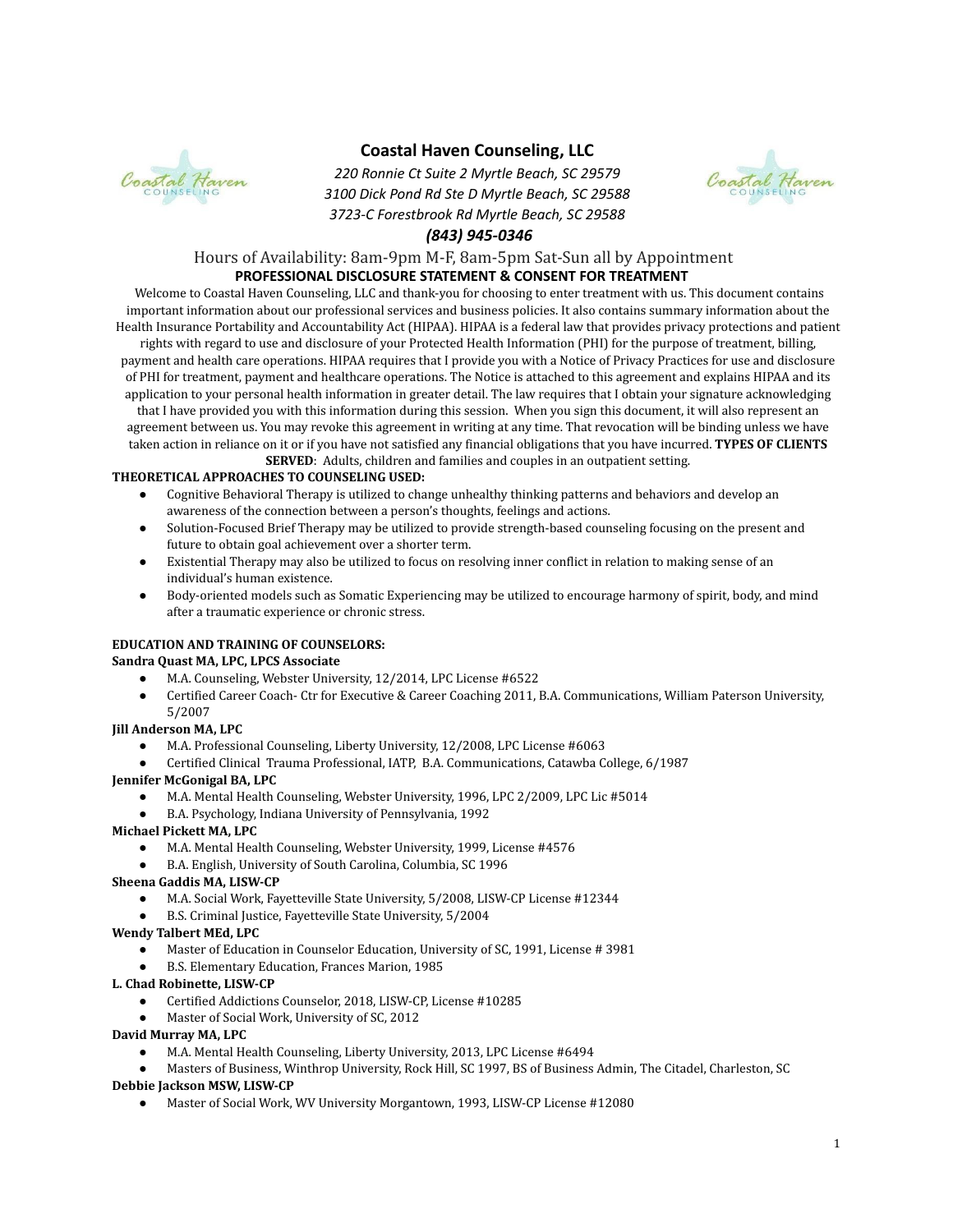B.A. Social Work, The University of Akron, 1990

#### **Andrew Michaels MA, LPC**

● M.S. Mental Health Counseling, Long Island University/CW Post, 2015, LPC License #7232 ● B.A. Psychology, SUNY, 1984

#### **Lindsey McFarland, MSW, LISW-CP**

- M.S. Masters in Social Work, University of Louisville, LISW-CP License #11999
- B.A. Psychology & Sociology Western Kentucky University 5/2003 Bowling Green, KY

### **Veronica Seitzinger, MSW, LISW-CP**

- M.S. Masters in Social Work, University of Louisville, LISW-CP License #11999
- B.A. Psychology & Sociology Western Kentucky University 5/2003 Bowling Green, KY

### **Gloria Burgess, MEd, LPC, LPCS**

- M.Ed. Clinical Counseling The Citadel Charleston, SC 1990, LPC License #1722, LPCS License # 2522
- B.S. Psychology, Charleston Southern University 1988

### **Barbara "Jeanne" Hardee Fairfax, LPCA Associate under supervision of Dr Stacey Olden, LPCS**

- M.A. Education in Clinical Mental Health Counseling UNC Pembroke 2014, LPCA License #6386
- B.A. Communication Studies, August 2005

#### **Brian Lookadoo MS, LPC, LPCS-Associate**

- M.S. Applied Psychology Francis Marion University, Florence, SC 2011 LPC License #6410
- B.A. Experimental Psychology, USC Columbia, SC 2004

### **Stacey Olden, PhD, LPC, LPCS**

- Doctor of Philosophy in Counselor Education & Supervision, 2021 University of the Cumberlands
- M.A. Rehabilitation Counseling SC State University LPC License #5119, LPC License # 4645
- B.A. Sociology, City University of New York- York College 1993

### **Joanne Robertson, LPC**

- M.A. LaSalle University, Philadelphia, PA Clinical Counseling Psychology 1997 LPC License #7904
- B.S. Marywood College Scranton, PA Clinical Psychology 1992

# **Sherie Jenkins, LPCA Associate under supervision of Dr Stacey Olden, LPCS**

- M.S. Rehabilitation Counseling, May 2018, LPCA License #7194
	- B.S. Psychology, December 2013

**SERVICES:** Therapy is a relationship between people that works in part because of clearly defined rights and responsibilities held by each person. This framework helps to create the safety to take risks and the support to become empowered to make changes in one's life. As a client in psychotherapy, you have certain rights and responsibilities that are important for you to know about. There are also legal limitations to those rights that you should be aware of. As your therapist, we have corresponding responsibilities to you. These respective rights and responsibilities are described in the following section. Psychotherapy has both benefits and risks. Risks sometimes include experiencing uncomfortable feelings such as sadness, guilt, anxiety, anger, frustration, loneliness and helplessness.

Psychotherapy often requires discussing unpleasant aspects of your life. However psychotherapy has been shown to have benefits for individuals who undertake it such as reduction in experience of discomfort and increased satisfaction in interpersonal relationships, greater interpersonal awareness and insight, increased skills for managing stress and resolutions to specific problems. There are no guarantees about outcomes. Psychotherapy requires active effort on your part. In order to be the most successful, you will have to work on things that we discuss outside of sessions. The first session and possible few subsequent sessions will involve a comprehensive assessment of your needs. We will then be able to offer some initial impressions of what our work might include. At that point we will discuss your treatment goals and create an individualized treatment plan, if you decide to continue. You should evaluate this information as well as your own assessment about whether you feel comfortable working with us. Therapy involves a commitment of time, money and effort so you should be careful about the therapist that you select. We will discuss any questions you have about interventions or procedures as they arise.

**APPOINTMENTS:** We normally conduct an initial assessment that will last for one to two sessions. During this time we will decide if we are the best fit to provide the services you need in aiding you to meet your treatment goals. This initial assessment session lasts approximately 50-60 minutes. After assessments has been completed, we usually schedule individual and/or family sessions for 50-60 minutes. Clients are generally seen weekly or more or less frequently as needed or agreed upon as medically necessary. You may discontinue treatment at any time. The time scheduled for your appointment is assigned to you and you alone. We request that you provide 24 hours of notice if you must cancel or reschedule a session. You will be charged the full appointment fee for a missed appointment if not cancelled within 24 hours for BCBS and self pay clients. It is important to note that insurance companies do not provide reimbursement for missed sessions. You are responsible for attending appointments on time, and if you are late, your appointment will still likely need to end on time. Please do not bring children to appointments that are not supervised in lobby area. If the client is under the age of 16 we request that parent/guardian remain in the waiting area during childs's appointment.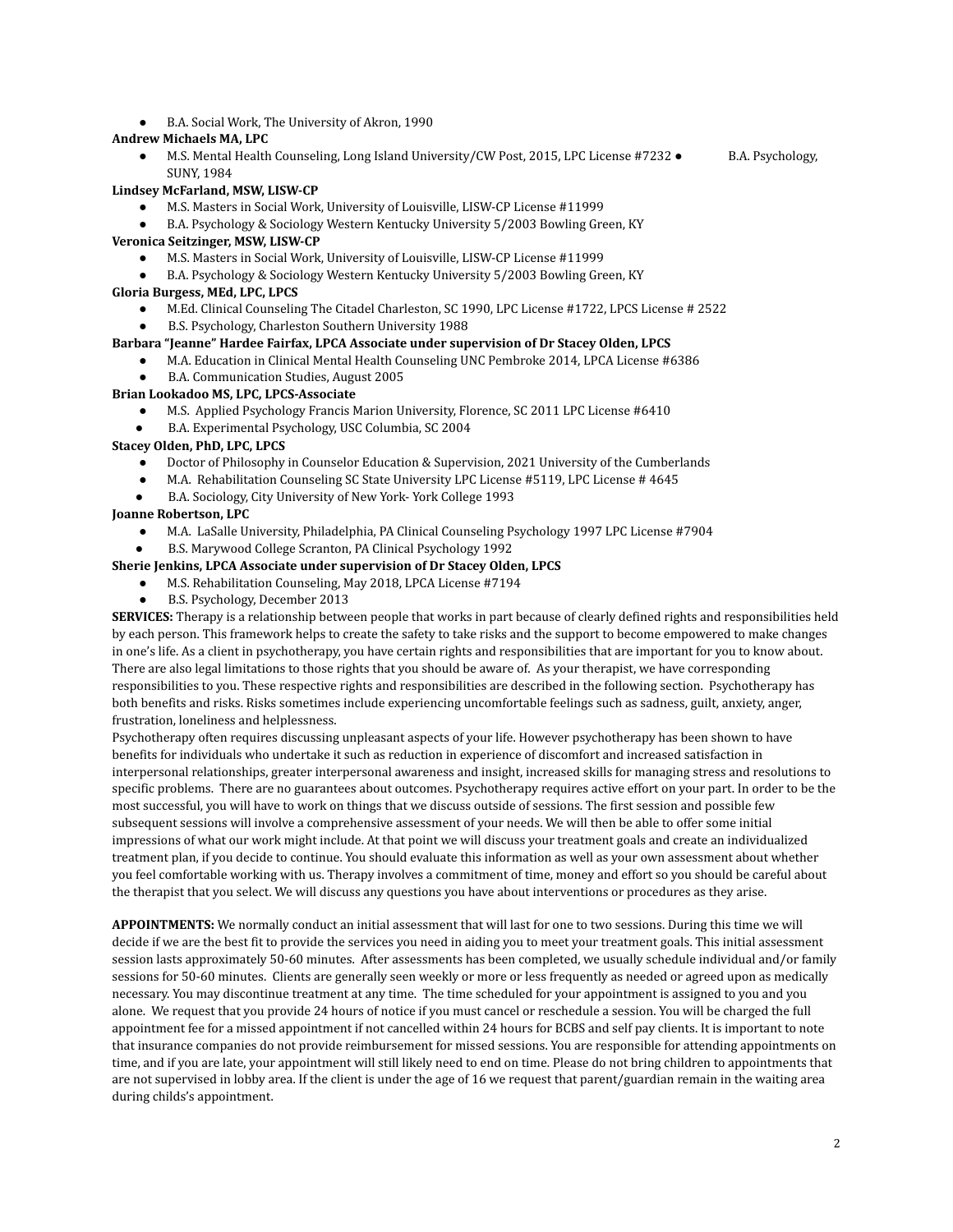**TERMINATION OR REFERRAL:** A client has the right to terminate services at any time by notifying us by phone or by mail, anytime for any reason. This can be done verbally or in writing. When additional counseling is needed, a referral can be made, upon request. The therapist may terminate sessions with a client if: Client is not progressing, If clients missed 3 sessions, If the therapist feels they are at risk of harm, If the client's needs are outside of the scope and specialty of the therapist, For non-payment of services in a prompt manner. **GREIVANCE AND COMPLIANT CONTACT:** South Carolina Dept of Labor, Licensing & Regulation 110 Centerview Dr. P.O. Box 11329 Columbia, SC 29211-1329 Telephone: (803) 896-4470 Fax: (803) 896-4656 **PROFESSIONAL RECORDS:** We are required to keep appropriate records of therapy services that we provide. Your clinical file consists of legal forms such as this form and your HIPAA notification form, a record of visits and payments, assessment results, individual plan of care, progress summaries, and copies of electronic communications and progress notes. These progress notes will contain enough information about you to justify treatment or support recommendations. Psychotherapy often includes discussion of sensitive and private information. Case notes include what was done in session and an accounting of treatments utilized and topics discussed. You have a right to look at your chart contents, and copies will be made available to other providers with your written consent for a fee. Your records will be maintained in a secure location in our offices. In the event of the death or incapacitation of Sandra Quast, owner of Coastal Haven Counseling, LLC, her Professional Executor as stated in her Professional will within Therapynotes.com EMR, may take control of records and contact clients to make referrals for your benefit.

**FEES:** Currently our standard fees are as follows: An initial clinical assessment is \$160. Individual or family sessions lasting 50-60 minutes are charged \$120 per session. All payments are due at the time services are rendered and can be by credit card (Visa, MasterCard, Discover or American Express) or HSA. There will be a \$35.00 fee for checks that are returned for insufficient funds. If you need your therapist to attend court related to yourself or your child/foster child there will be a fee of \$300 per hour which will be from the time the therapist leaves the office until they are able to return to the office that will be charged for this service. This is not a billable expense to insurance companies, therefore you must prepay for this service prior to your court date a retainer in the amount of \$3000, plus hourly fees if the time is beyond 10 hours. If you prefer, your therapist can prepare a letter to express their expertise regarding your court issues in lieu of attending court in person if you sign a release. This letter will be provided free of charge. If payment is not received on the day of service, a late fee of 20% will be added for unpaid fees late over 30 days, and the 20% late fee will continue to be assessed monthly until payment is received in full including late fees. **INSURANCE:** We are on several insurance panels, which means that we are considered an "in-network provider" for those specific panels. For other insurances, we are an "out-of-network provider. "If you expect to use insurance to provide coverage for counseling services, please check your current coverage carefully. Call the phone number on the back of your insurance card and ask about your mental health benefits. Some insurance companies will pay a reduced amount toward services provided by an out-of-network provider. To check on what is covered by your insurance company, it is recommended that you ask your insurance carrier the following questions: 1. Do I have mental health benefits? 2. What is my deductible? 3. Do I have a co-insurance and a co-pay, and what are these amounts? 4. How many sessions per calendar year does my plan cover? 5. Is Coastal Haven Counseling, LLC on your list of current providers? 6. If the question to no. 5 is no, you may want to ask how much is paid for an out-of-network provider. 7. Do I need a pre-authorization number for sessions to be covered? 8. Is family therapy covered on my plan? If you exceed the amount of sessions that are covered or deemed medically necessary then we must discuss options of paying out of pocket or sessions or discontinuing therapy. Remember that you are responsible for full payment of fees due by the date of services. We no longer accept dual insurances (a client having more than one insurance plan at a time). You are solely responsible to verify your insurance coverage because the contract is between you and your insurance co for coverage.

**CONFIDENTIALITY:** The confidentiality of all communications between a client and a therapist is generally protected by law and us as your therapists cannot and will not tell anyone else what you have discussed or even that you are in counseling services without your written permission. In most situations we can only release information about your treatment to others if you sign a written authorization form that meets certain legal requirements imposed by HIPAA. With the exception of certain situations described below, you have the right to confidentiality of your therapy. You may request that information be shared with whomever you choose and you may revoke that permission at any time. There are some exceptions to confidentiality in which we are legally bound to take action even though that requires revealing some information about a client's treatment. If at all possible, we will make every effort to attempt to inform you when these will have to be put into effect. The legal exceptions to confidentiality include but are not limited to the following: 1. If there is good reason to believe you are threatening serious bodily harm to yourself or others. If we believe a client is threatening serious bodily harm to another we may be required to take protective action which may include notifying the potential victim, notifying the police or seeking appropriate hospitalization. If a client threatens to harm him/herself or another we may be required to seek hospitalization for the client or contact family members or others who can provide protection. 2. If there is good reason to suspect or evidence of abuse or neglect toward children, the elderly or disabled persons. In such a situation, we are required by law to file a report with the appropriate state agency. 3. In response to a court order or where otherwise required by law. 4. To the extent necessary to make a claim on delinquent accounts via a collection agency. 5. To the extent necessary for emergency medical care to be rendered. 6. When your insurance company is involved, such as making a claim, insurance audits, case reviews or appeals. 7. In a natural disaster whereby protected records may be exposed. 8. For professional supervision consultation purposes. **Policy on restraints and seclusion:**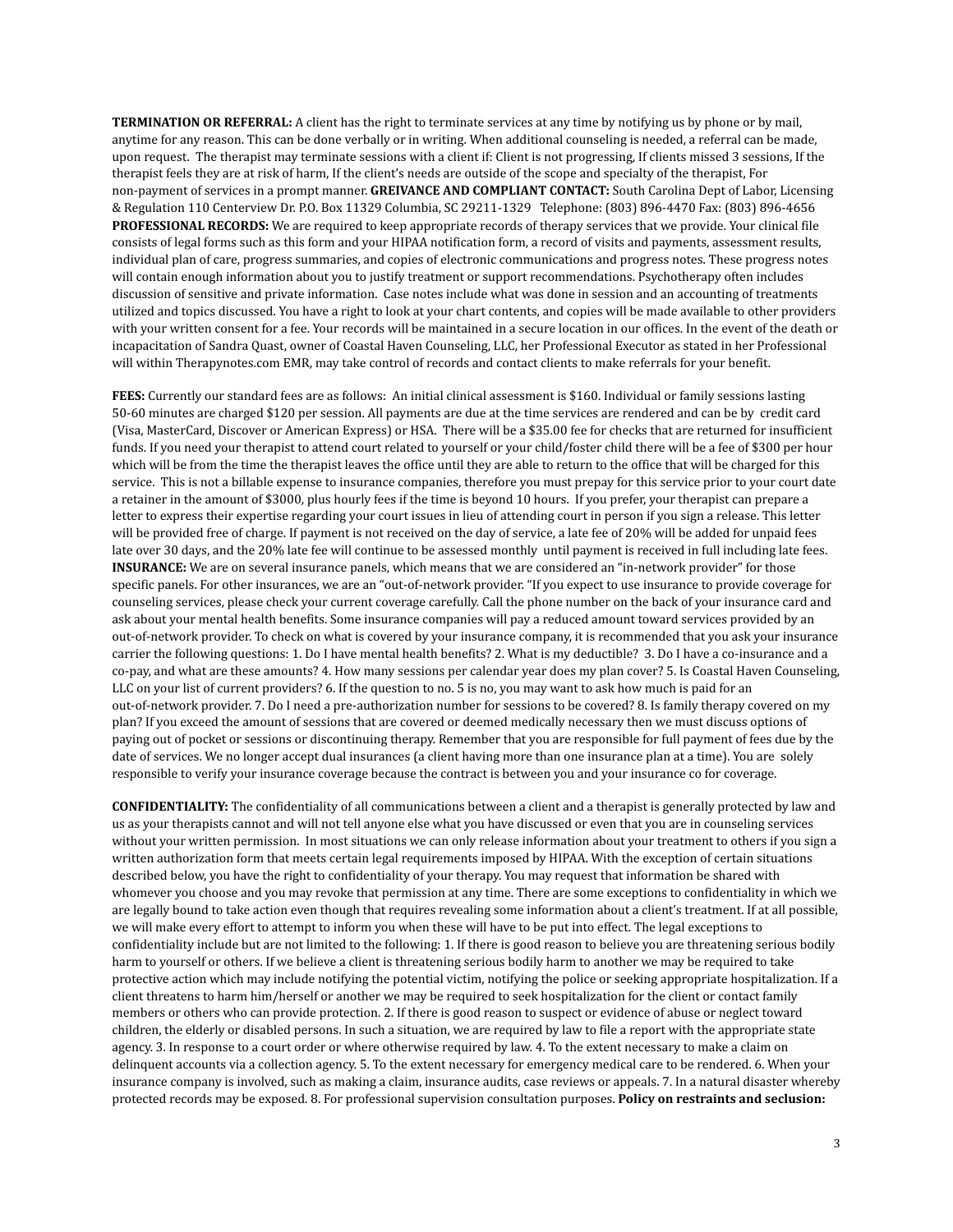We do not use restraints or seclusion interventions in this practice. If someone on the premises believes their physical safety to be threatened, the police will be called and a report made. **CONFIDENTIALITY OF E-MAIL, CELL PHONE, TEXT AND FAXES COMMUNICATION:** It is very important to be aware that email or cell phone communication or texting can be relatively easily accessed by unauthorized people and hence the privacy and confidentiality of such communication can be compromised. E-mails in particular are vulnerable to such unauthorized access due to the fact that servers have unlimited and direct access to all emails that may go through them. Faxes can easily be sent erroneously to the wrong address. Please notify us at the beginning of treatment if you decide to avoid or limit in any way the use of all of the above mentioned communication devices. Please do not use e-mail or faxes in the case of an emergency.

**CONSENT FOR TREATMENT:** Client acknowledges that I have received, have read or have had read to me (if requested), and understand information provided to me about the therapy I am considering and have asked and had answered any questions regarding treatment. I do hereby seek and consent to take part in the treatment by the therapist named below. I understand that developing a treatment plan with this therapist and regularly reviewing our work toward meeting the treatment goals are in my best interest. I agree to play an active role in this process. I understand that no promises have been made as to the results of the treatment or any of the procedures provided by this therapist. I understand sexual and/or romantic counselor interactions or relationships with current clients, their romantic partners, or their family members are prohibited. (American Counseling Association Code of Ethics, 2014; A.5.a) I am aware that I may stop my treatment with this therapist at any time. The only services that I will be responsible for paying are the services that I have already received. I understand that I may lose other services or may have to deal with other consequences if I stop treatment. I know that I must cancel a scheduled appointment within at least 24 hours before the time of the appointment. I understand that if I do not cancel or come to a scheduled appointment, I will be charged for that appointment. I am aware that a third party payer/insurance company may be given information about the types, costs, dates and providers of any services I receive. This form authorizes Coastal Haven Counseling, LLC and contracted therapists to release information from my/the patient's records maintained while I was treated by this provider. This information may include but is not limited to intake summaries, clinical records, summaries, treatment plans, diagnoses, progress, recommendations, discharge summaries and other clinical documents. HIV- related information and drug and alcohol information contained in these records will be released in these records under this consent unless indicated here. \_\_\_\_\_ do not release. This information may be sent to a third party payer or its agents and is needed for the following purposes: -Receiving health insurance benefits, reimbursements, payments for services and other similar services. Re-disclosure or re- transfer of these records is expressly prohibited and such re-disclosure may subject you to civil and criminal liability. Federal and State laws restrict the use of the information to criminally investigate or prosecute any alcohol or drug abuse patient. My signature below authorizes the payment directly to Coastal Haven Counseling, LLC of benefits payable under our policy. I understand that such payments will be credited to my account with this provider. I further understand that I am financially responsible to this provider for charges not covered or reimbursed by my policy, up to the fee the provider has agreed to accept. I affirm that everything in this form that was not clear has been explained to my satisfaction.

**TeleHealth /TeleTherapy** involves the use of electronic communications to enable health care providers to continue to treat clients with mental health counseling at a distance. **Expected Benefits:** Improved access to mental health care by enabling a patient to remain in his/her home or at a remote private setting while conducting counseling sessions with their therapist. **Possible Risks:** As with any mental health procedure, there are potential risks associated with the use of telehealth/teletherapy. These risks include, but may not be limited to: In rare instances, security protocols could fail, causing a breach of privacy of personal private information. We utilize a HIPAA compliant platform for telehealth https://doxy.me to address this concern as best as possible.

#### **Informed Consent for Telehealth: By signing this form, I understand the following:**

1. I understand that the laws that protect privacy and the confidentiality of mental health information also apply to TeleHealth/TeleTherapy, and that no information obtained in the use of TeleHealth/TeleTherapy which identifies me will be disclosed to other entities without my consent.

- 2. I understand that I have the right to withhold or withdraw my consent to the use of TeleHealth/TeleTherapy in the course of my care at any time, without affecting my right to future care or treatment.
- 3. I understand that I have the right to all information obtained in the course of a TeleHealth/TeleTherapy.
- 4. I understand that a variety of alternative methods of therapy care may be available to me, and that I may choose one or more of these at any time. My therapist has explained the alternatives to my satisfaction.
- 5. I understand that TeleHealth/TeleTherapy may involve electronic communication of my personal mental health information.
- 6. I understand that it is my option to inform my therapist of electronic interactions regarding my care that I may have with other healthcare providers.
- 7. I understand that I may expect the anticipated benefits from the use of TeleHealth/TeleTherapy in my care, but that no results can be guaranteed or assured.

**Patient Consent To The Use of TeleHealth/TeleTherapy**: I have read and understand the information provided above regarding TeleHealth/TeleTherapy, have discussed it with my therapist or such assistants as may be designated, and all of my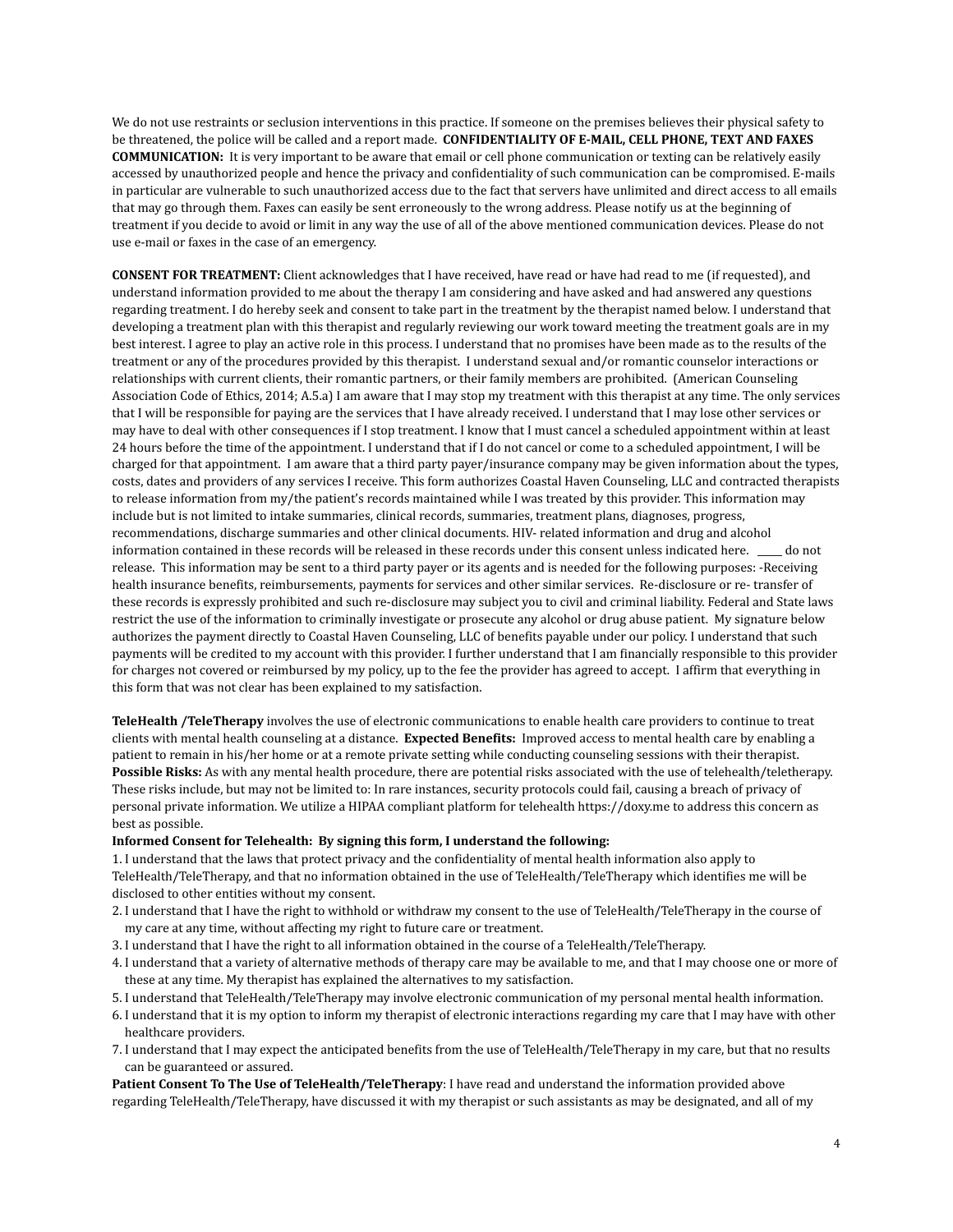questions have been answered to my satisfaction. I hereby give my informed consent for the use of TeleHealth/TeleTherapy in my mental health care. I hereby authorize my therapist at Coastal Haven Counseling, LLC to use TeleHealth/TeleTherapy in the course of my diagnosis and treatment. For questions or to reach us, our phone number is 843-945-0346 and our email address is coastalhavencounseling@gmail.com.

**YOUR INFORMATION. YOUR RIGHTS. OUR RESPONSIBILITIES:** This notice describes how medical information about you may be used and disclosed and how you can get access to this information. Please review it carefully. **YOUR RIGHTS** When it comes to your health information, you have certain rights. This section explains your rights and some of our responsibilities to help you. You can ask to see or get an electronic or paper copy of your medical record and other health information we have about you. We will provide a copy or a summary of your health information, usually within 30 days of your request. We may charge a reasonable, cost-based fee. You can ask us to correct health information about you that you think is incorrect or incomplete. We may say "no" to your request, but we'll tell you why in writing within 60 days. You can ask us to contact you in a specific way (for example, home or office phone) or to send mail to a different address. You can ask us not to use or share certain health information for treatment, payment, or our operations. We are not required to agree to your request, and we may say "no" if it would affect your care. If you pay for a service or health care item out-of pocket in full, you can ask us not to share that information for the purpose of payment or our operations with your health insurer. We will say "yes" unless a law requires us to share that information. You can ask for an accounting of the times we've shared your health information for six years prior to the date you ask, who we shared it with, and why. We will include all the disclosures except for those about treatment, payment, and health care operations, and certain other disclosures (such as any you asked us to make). We'll provide one accounting a year for free but will charge a reasonable, cost-based fee if you ask for another one within 12 months. You can ask for a paper copy of this notice at any time, even if you have agreed to receive the notice electronically. We will provide you with a paper copy promptly. If you have given someone medical power of attorney or if someone is your legal guardian, that person can exercise your rights and make choices about your health information. We will make sure the person has this authority and can act for you before we take any action. File a complaint if you feel your rights are violated. You can complain if you feel we have violated your rights by contacting us using the information on page 1. You can file a complaint with the U.S. Department of Health and Human Services Office for Civil Rights by sending a letter to 200 Independence Avenue, S.W., Washington, D.C. 20201, calling 1-877-696-6775, or visiting www.hhs.gov/ocr/privacy/hipaa/complaints/. We will not retaliate against you for filing a complaint.

**YOUR CHOICES** For certain health information, you can tell us your choices about what we share. If you have a clear preference for how we share your information in the situations described below, talk to us. Tell us what you want us to do, and we will follow your instructions. In these cases, you have both the right and choice to tell us to: Share information with your family, close friends, or others involved in your care. Share information in a disaster relief situation. If you are not able to tell us your preference, for example if you are unconscious, we may go ahead and share your information if we believe it is in your best interest. We may also share your information when needed to lessen a serious and imminent threat to health or safety.

**OUR USES AND DISCLOSURES** How do we typically use or share your health information? We typically use or share your health information in the following ways: We can use your health information and share it with other professionals who are treating you. For example: A doctor treating you for an injury asks another doctor about your overall health condition. To run our organization. We can use and share your health information to run our practice, improve your care, and contact you when necessary. Example: We use health information about you to manage your treatment and services. To bill for our services. We can use and share your health information to bill and get payment from health plans or other entities. Example: We give information about you to your health insurance plan so it will pay for your services. How else can we use or share your health information? We are allowed or required to share your information in other ways – usually in ways that contribute to the public good, such as public health and research. We have to meet many conditions in the law before we can share your information for these purposes. For more information see: ww.hhs.gov/ocr/privacy/hipaa/understanding/consumers/index.html. To help with public health and safety issues. We can share health information about you for certain situations such as: •Preventing disease, •Reporting suspected abuse, neglect, or domestic violence, •Preventing or reducing a serious threat to anyone's health or safety. We can use or share your information for health research. To comply with the law. We will share information about you if state or federal laws require it, including with the Department of Health and Human Services if it wants to see that we're complying with federal privacy law. To work with a medical examiner or funeral director. We can share health information with a coroner, medical examiner, or funeral director when an individual dies. To address workers' compensation, law enforcement, SSI, disability and other government requests. We can use or share health information about you: For workers' compensation claims, For law enforcement purposes or with a law enforcement official, For special government functions such as military or national security and presidential protective services, To respond to lawsuits and legal actions. We can share health information about you in response to a court or administrative order, or in response to a subpoena. **OUR RESPONSIBILITIES**: We are required by law to maintain the privacy and security of your protected health information. We will let you know promptly if a breach occurs that may have compromised the privacy or security of your information. We must follow the duties and privacy practices described in this notice and give you a copy of it. We will not use or share your information other than as described here unless you tell us we can in writing. If you tell us we can, you may change your mind at any time. Let us know in writing if you change your mind. For more information see: www.hhs.gov/ocr/privacy/hipaa/understanding/consumers/noticepp.html. **Changes to the Terms of**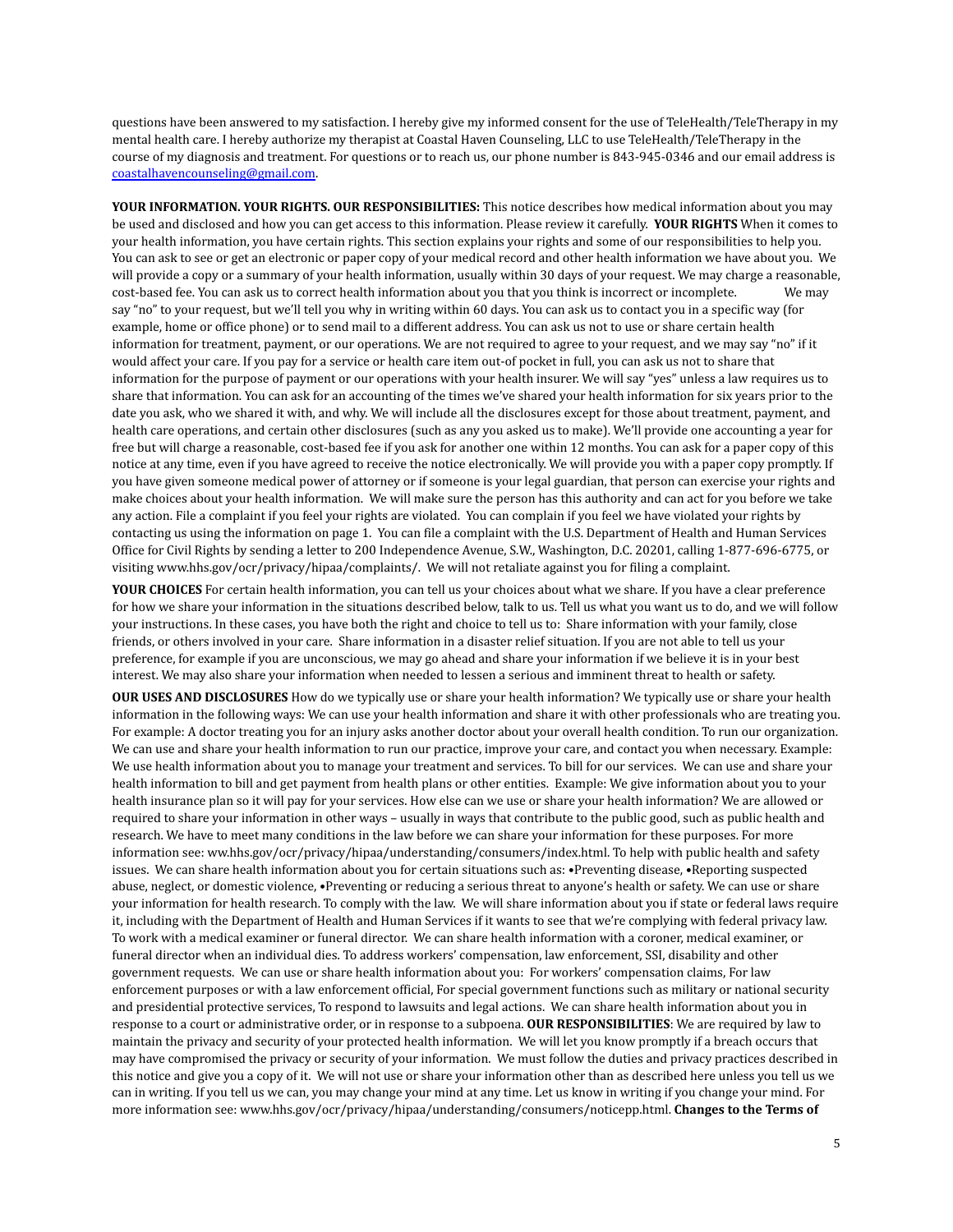**this Notice:** We can change the terms of this notice, and the changes will apply to all information we have about you. The new notice will be available upon request, in our office, and on our website. Other Instructions for Notice: • Effective Date of this Notice – 3/1/2017 • Name or title of the privacy official Sandra Quast, MA, LPC (843) 945-0346. The Privacy Rule requires therapists to describe any state or other laws that require greater limits on disclosures. For example, "We will never share any substance abuse treatment records without your written permission. If your entity is part of an OHCA (organized health care arrangement) that has agreed to a joint notice, use this space to inform your patients of how you share information within the OHCA (such as for treatment, payment, and operations related to the OHCA). Also, describe the other entities covered by this notice and their service locations. For example, "This notice applies to Sandra Quast, LPC, Coastal Haven Counseling, LLC and other practitioners enrolled as private contract labor under group entities.

**NOTICE OF PRIVACY PRACTICES of COASTAL HAVEN COUNSELING, LLC:** Effective date: March 1, 2017 *THIS NOTICE* DESCRIBES HOW MEDICAL INFORMATION ABOUT YOU MAY BE USED AND DISCLOSED AND HOW YOU CAN GET ACCESS TO THIS *INFORMATION. PLEASE READ IT CAREFULLY.* This practice provides many types of services, such as individual, family and group counseling sessions, referrals to treatment services and communication with the courts. Information about you must be collected to provide these services. Information collected about you and your health is private. We are required to protect this information by Federal and State law. This information is called "protected health information" and referred to as PHI. This Notice of Privacy Practices tells you how protected information about your health may be used or disclosed in the normal course of business. Not all situations will be described. We will always disclose only the minimum amount of PHI necessary. I agree to follow these policies. However, if there is a need to change these policies you will be notified of any changes. Your Protected Health Information may be Used and Disclosed without Your Authorization. For Safety- If you are considered to be a threat to yourself or others or if a minor, disabled or elderly if you are being hurt. For payment: PHI may be disclosed to obtain payment, or as required by law and for law enforcement. PHI will be used or disclosed when required or permitted by federal or state law or by a court order. For abuse reports and investigations: I am required to report and disclose any PHI that indicates child abuse. To avoid harm: I may disclose PHI to law enforcement in order to avoid a serious threat to the health and safety of a person or the public. In an emergency or for reasons of national security: For example, if you fell and were unconscious, I would tell an EMT what I knew about your medical condition even if I were not able to get your consent. **Other Uses and Disclosures Require Your Authorization:** Mental Health and drug and alcohol treatment records: You must give your written authorization before your mental health treatment records can be disclosed to anyone. **Unusual use:** I will ask for your written authorization before using or disclosing PHI in unusual situations that are not covered by these guidelines. You may cancel this authorization at any time in writing. **Your PHI Privacy Rights:** Right to see and get copies of your records: In most cases, you have the right to look at or get copies of your records. You must make this request in writing. You may be charged a fee for the cost of copying your records. Right to request to correct or update your records: You may ask to change or add missing PHI to your record if you think there is a mistake. You must make the request in writing and provide a reason for the request. Right to request limits on uses or disclosures of PHI. You have the right to ask to limit how your PHI is used or disclosed. You must make the request in writing and tell what PHI you want to limit and to whom you want the limits to apply. Right to get a list of disclosures: You have the right to ask for a list of disclosures made after March 1, 2017. You must make the request in writing. This list will not include the times that PHI was disclosed for treatment, payment or health care operations or as required by law. The list will not include information provided directly to you or your family or information that was sent with your authorization. Right to choose how we communicate with you: You have the right to ask that PHI be shared with you in a certain way or in a certain place. For example, you may request for that information be sent to your work address instead of your home address. You must make this request in writing and do not need to provide a reason. Right to file a complaint: You have the right to file a complaint if you do not agree with how your PHI was used or disclosed. **My signature affirms I understand and will comply with all these policies. AUTHORIZATION FOR RELEASE OF MEDICAID AND/OR PRIVATE INSURANCE INFORMATION:**

**MEDICAID & BCBS/EAP:** I authorize release of any medical information necessary to process MEDICAID, BCBS or other accepted insurance I have provided for claims and request payments of benefits to: Coastal Haven Counseling, LLC/Sandra Quast, LPC 220 Ronnie Ct Suite 2 Myrtle Beach, SC 29579 for services provided by them.

#### **SELF PAY WITH or WITHOUT INSURANCE**

I understand that while I am a beneficiary of health insurance coverage, I am choosing to pay out of pocket for counseling services at this time. I agree to the following self-pay rates OR I am choosing to pay for counseling services by HSA or credit card because I don't have insurance. I agree to the following self-pay rates: \$160.00 for the Initial clinical assessment and \$120.00 for individual or family sessions.

Sessions run approximately 53-60 minutes.